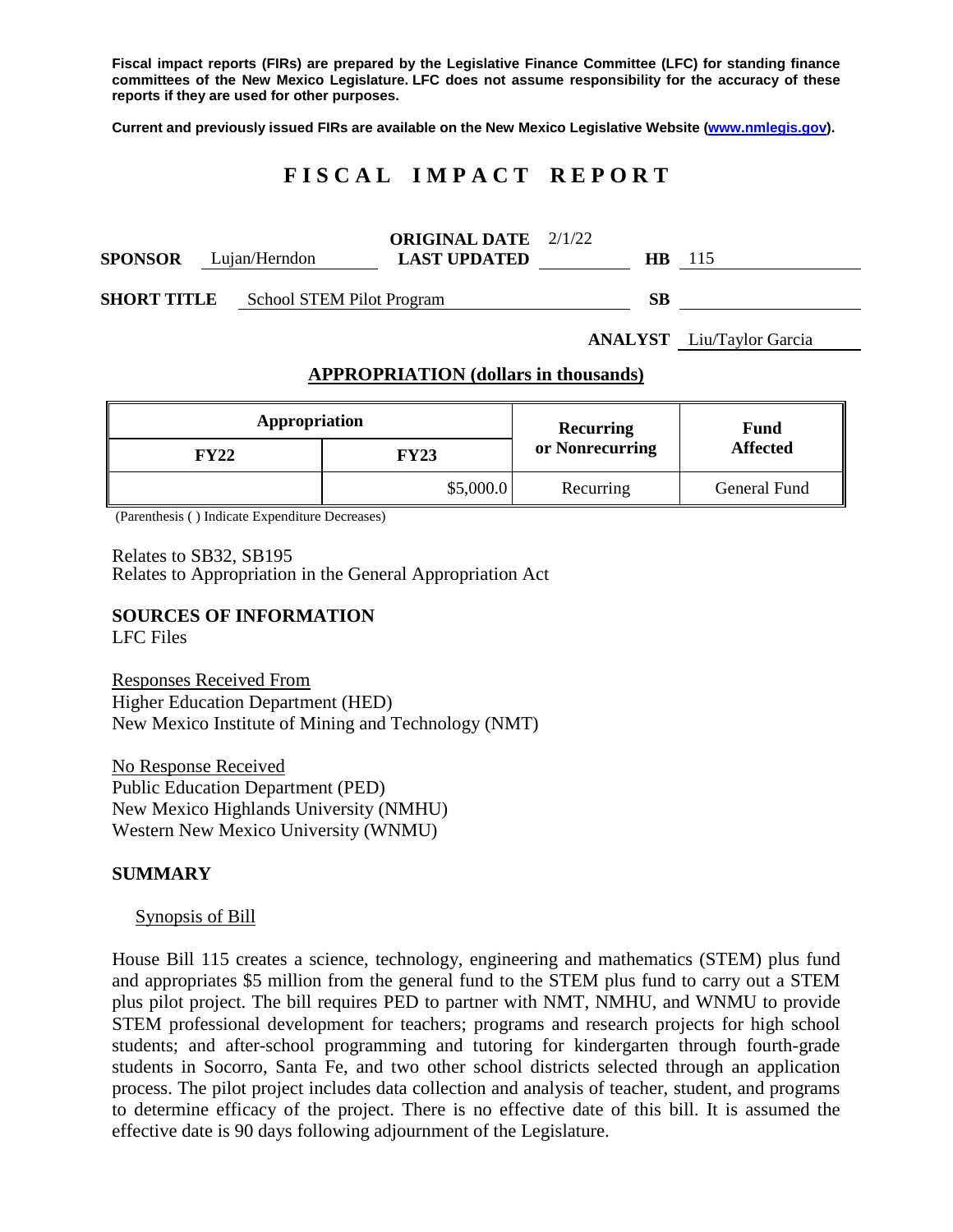#### **House Bill 115 – Page 2**

# **FISCAL IMPLICATIONS**

The appropriation of \$5 million dollars contained in this bill is a recurring expense to the general fund. Any unexpended or unencumbered balance remaining at the end of FY23 shall not revert to the general fund. Although HB115 does not specify future appropriations, establishing a new grant program could create an expectation that the program will continue in future fiscal years, therefore this cost is scored as recurring.

This bill creates a new fund and provides for continuing appropriations. The LFC has concerns with including continuing appropriation language in the statutory provisions for newly created funds, as earmarking reduces the ability of the Legislature to establish spending priorities.

#### **SIGNIFICANT ISSUES**

In 2017, PED adopted the New Mexico STEM-Ready Science Standards, replacing the state's existing science standards that were in place since 2003. The new standards present a shift in expectations for STEM education delivery, encouraging educators to focus more on applied learning rather than rote memorization of facts. Additionally, rather than separating the curricula into isolated subject areas such as biology or algebra, elementary- and secondary-level educators will be expected to integrate STEM-related standards and topics across all classes at all grade levels and develop interdisciplinary STEM learning experiences for all students.

A 2016 LFC evaluation, *STEM Degree Production and Employment Outcomes*, found New Mexico higher education institutions were under-producing STEM graduates for an average high-tech economy. Additionally, high-tech industries within the state were hiring a lower percentage of STEM graduates from these institutions. The evaluation also found that STEM graduates from New Mexico institutions, particularly those with advanced degrees, were more likely to be students that did not attend an in-state high school. STEM graduates working in high-tech industries have higher salaries than other fields. The evaluation found a STEM graduate with an associate degree produced a direct return on investment over their lifetime for the general fund of \$17 for every one extra dollar spent on their STEM education.

According to the Workforce Solutions Department, STEM and STEM-related employment growth in New Mexico, is expected to continue growing at a faster rate than many other occupations in the next few years. Despite increasing demand for STEM graduates, science and math proficiency rates have not improved dramatically and institutions of higher education continue to produce non-STEM-related degrees and certificates at a higher rate.

# **PERFORMANCE IMPLICATIONS**

Between FY14 and FY19, the Legislature appropriated \$13.1 million for science, technology, engineering, art, and mathematics (STEAM) initiatives; however, science and math proficiency rates declined or remained relatively flat over the period. PED's STEAM initiative funding has been used to provide support for math curriculum and innovation as well as professional learning opportunities to teachers and school leaders on content, pedagogy, and standards implementation. It is unclear if simply appropriating funds for STEM professional learning opportunities at the state level will result in improved student outcomes.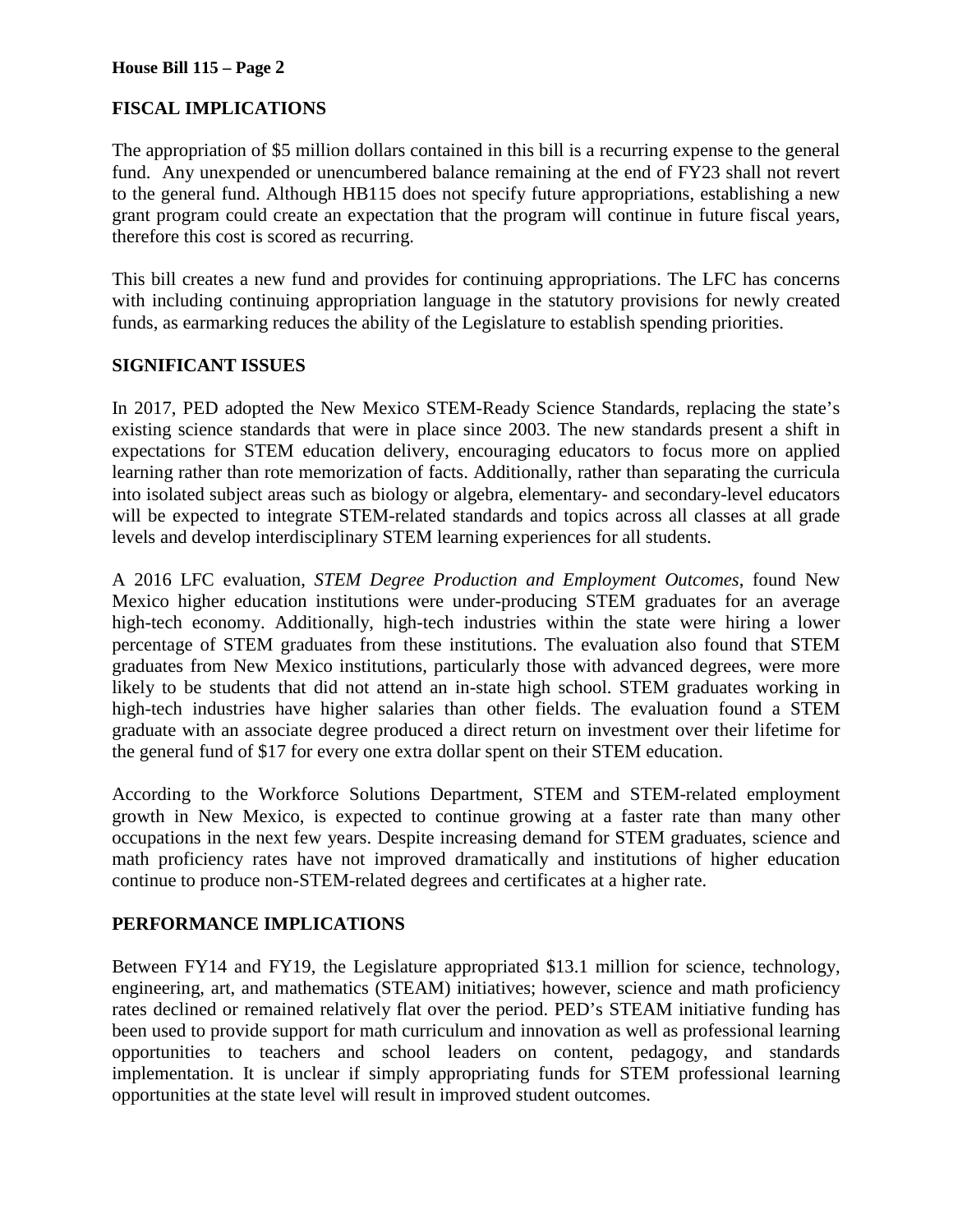

Provisions of this bill would initially target funding to three universities (NMT, NMHU, and WNMU) and school districts for the STEM plus pilot, but does not clarify how students or teachers would be selected for participation in the pilot. To ensure validity of results, the pilot should include a representative sample of students and teachers. Although the bill expands eligibility for the STEM plus pilot to other school districts after a review of progress in the Socorro, Santa Fe, and two other selected districts, the bill does not expand eligibility to other universities.

# **ADMINISTRATIVE IMPLICATIONS**

Provisions of the bill would require PED to work with HED on data and tracking of participating students. Data collection is required for five years after high school graduation. HED notes the bill would create additional functions and duties for the department, likely increasing administrative costs without additional appropriations to cover the increased workload.

Provisions of this bill would require PED to partner with NMT, NMHU, and WNMU to provide

- Targeted STEM professional development for teachers, including project-based learning;
- STEM programs and research projects for high school students for STEM careers, including teaching; and
- After-school programming and tutoring for K-4 grades in reading and mathematics to prepare for STEM coursework.

The bill further creates a summer research project component of professional development for selected teachers who would receive a \$25 thousand stipend for participating. Participating high school teachers may nominate students.

Provisions of the bill require PED to follow participating high school students throughout high school and five years after high school to determine how many students

- 1. Achieved higher benchmarks than grade-level cohorts in high school and in postsecondary education;
- 2. Graduated from high school with a diploma of excellence or received a general equivalency credential;